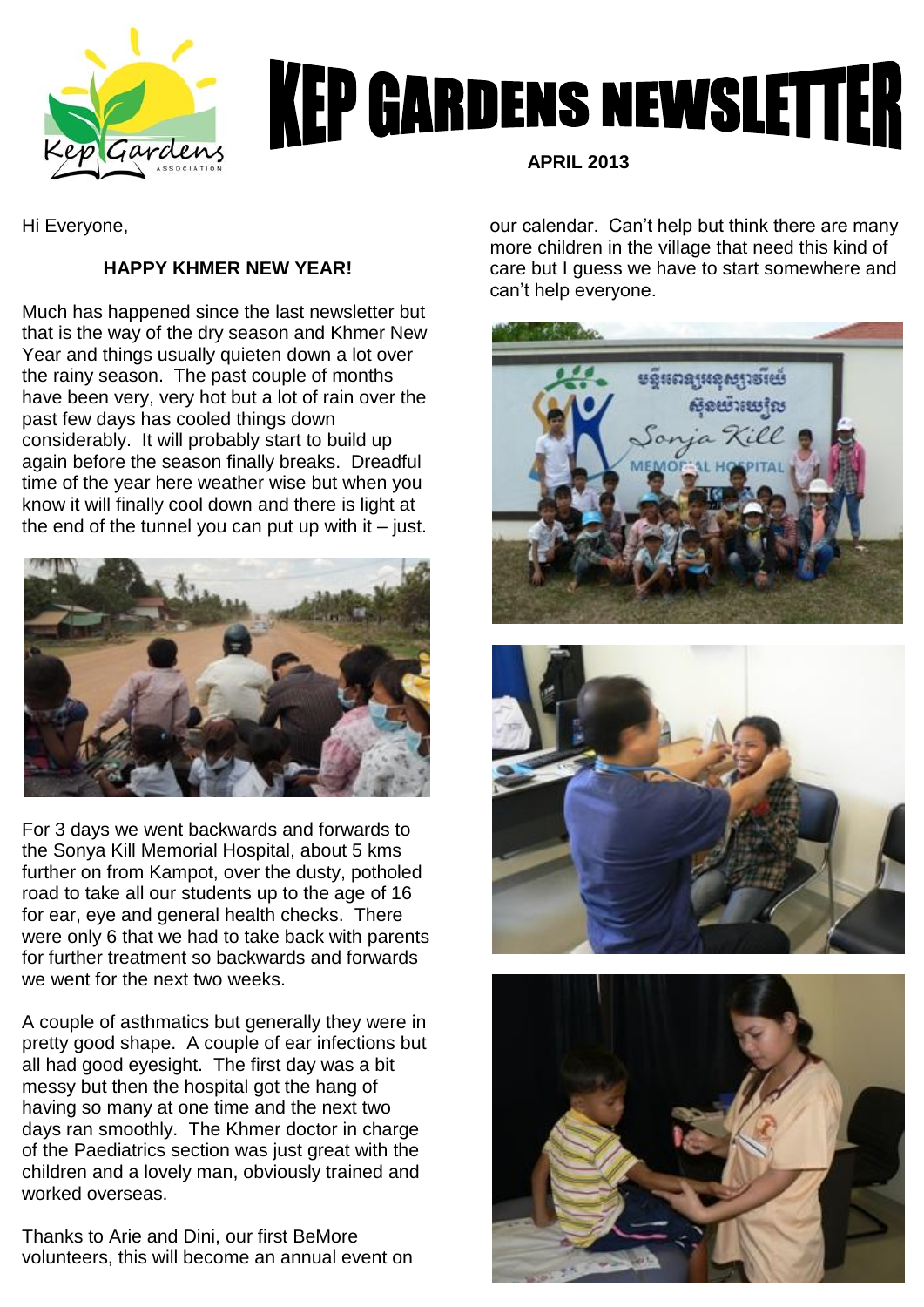In February, the Year 12 students and their teachers from our Career Student Programme attended a whole day workshop at Max Discovery Cambodia. The morning was spent on team building activities and the afternoon on personal achievement activities.

The students and teachers had never experienced a training programme such as this and the next week at school were full of enthusiasm talking about what they had gained from the experience and how they had done things they never believed they could do. The workshop was conducted in a safe, professional environment involving all team members with sessions structured for team discussion and outcomes. We are working on another personal achievement project before their exams in August which will hopefully reinforce belief in our two students who are lacking in self confidence.







Ulla, a friend from Sweden visited for a month in February/March. Mary, a friend from the UK, brought a friend with her who is teaching in South Korea, and stayed for a couple of days. With the second and third group of volunteers from BeMore during these months our Reading and Conversation Programme has been running very well with many students from each class having the opportunity to read or converse each day.





Margot and Merijn for one month.





I Merijn was joined by Lievan Ulla for the second month.





The BeMore volunteers are doing a fabulous job with the children, relating well to them and the children are responding while the older students are taking them to visit tourist sites, inviting them to weddings and generally making them feel welcome and part of the community. So far the volunteers have stayed in Kep and come out each day to Kep Gardens but from May onwards they will be staying here. I hope they like camping!! but living here can only add to their overall Cambodian experience.

ļ,

Without the volunteers and the occasional friend/s that visit, we would not be able to offer a fully rounded English programme so we thank them all very much for providing us with this opportunity.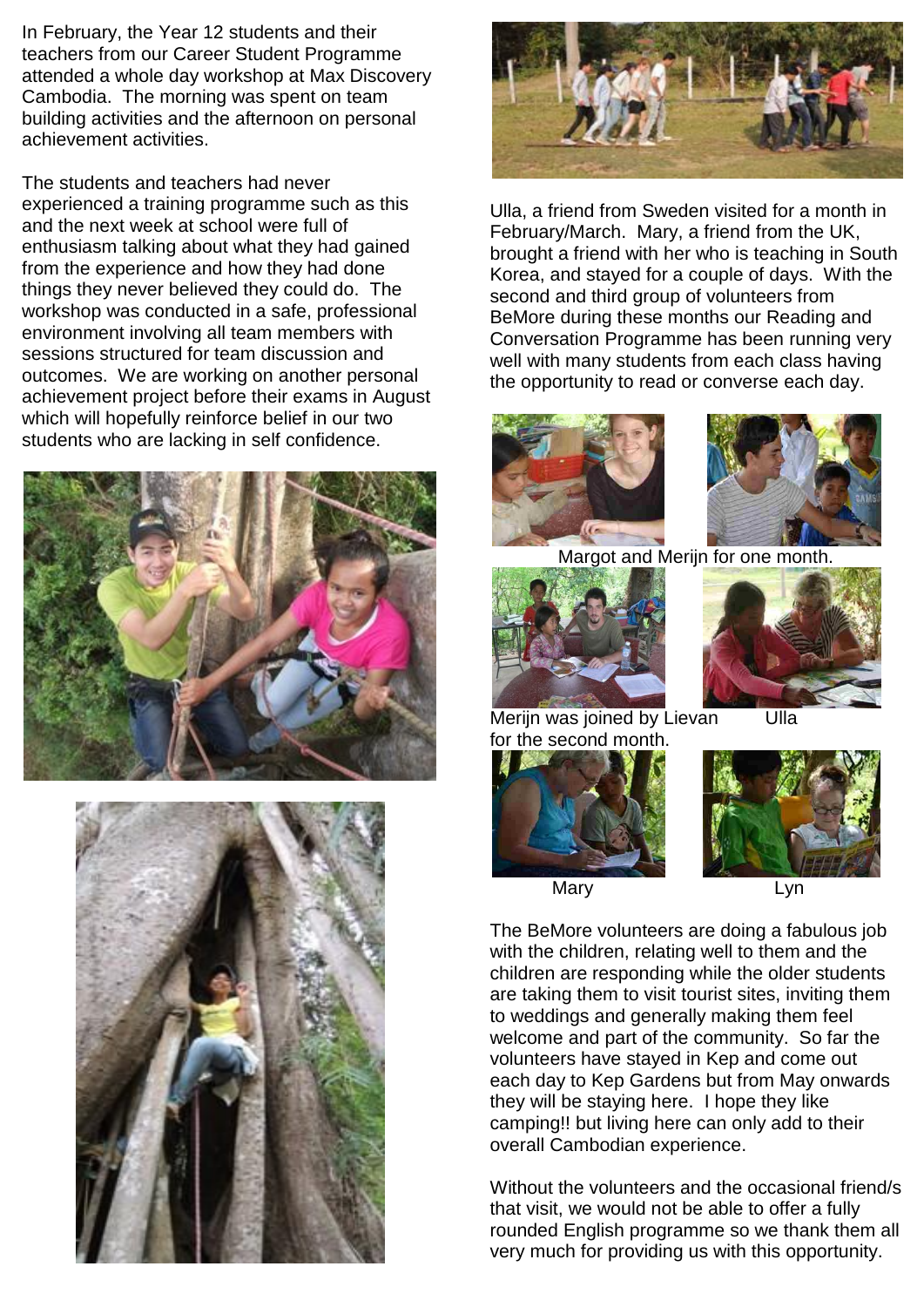Over the next few months we will have up to 4 volunteers at the same time with people coming and going from different countries around the world. We have acquired a couple of bunks so now have sleeping arrangements for 4 with mattresses etc. We are able to offer a bit of luxury!!! Great, just think what different opportunities we will be able to offer the students.

The school Merijn attended did a lot of fundraising for Kep Gardens, all sorts of things like music concerts etc. Thanks to their generosity and enthusiasm we have used part of their funds to buy a new generator. This will provide enough power for the schoolhouse and library when it is built and enable us to set up computer classes in the new facilities. Because of the extra power we will be able to light up the driveway for the students arriving and leaving at night. A minor point, but we will also be able to use the printer attached to the computer saving heaps of time going backwards and forwards to the print shop.

Tom O'Connell and Jo Walsh from Australia had previously donated some money towards a new generator so combining the three donations we have enough power to expand the classes we can offer. Thank you very much to Tom, Jo and the students in The Netherlands who made this possible and a special thank you to Merijn who was the driving force behind the school's involvement.



To ensure this precious possession doesn't get stolen like the last one, we are rebuilding the generator shed in brick with iron doors that will be locked so they will have to make a lot of noise to wander off with this in the middle of the night. This generator is quite large, not as easy to walk off with although they did take the other one to bits to move it. Very soon the new power supply will be up and running. Might have to have a party I think to christen the new generator. Any excuse!!

While Merijn was here he tidied up the website for us and we now have our own Paypal account for donations. Thanks to Bruce for the use of his account and all the inconvenience for him sending notifications, transferring money etc. All fixed now, another job off the list!!

In between newsletters, if you want to keep abreast of happenings at Kep Gardens, you can always go into the Kep Gardens Facebook. We try to keep this updated but I can understand why big places have to employ people fulltime to keep the technology tools updated. Very time consuming.



Over Khmer New Year we had a fundraiser at Kep Gardens. Mission Australia put in many soft toys when they packed the container for us. We set up stalls at the Crab Market and Kep Beach. We were hoping we could sell them to the many visitors to Kep during the New Year holiday. Thank you to the Year 12 Career Students and some of our Upper class students who helped bag and price the toys and for manning the sites on a roster system. Thank you very much to Keat Sarak for the time he gave to organize the students. He gave up a lot of his holiday time to do this for us.

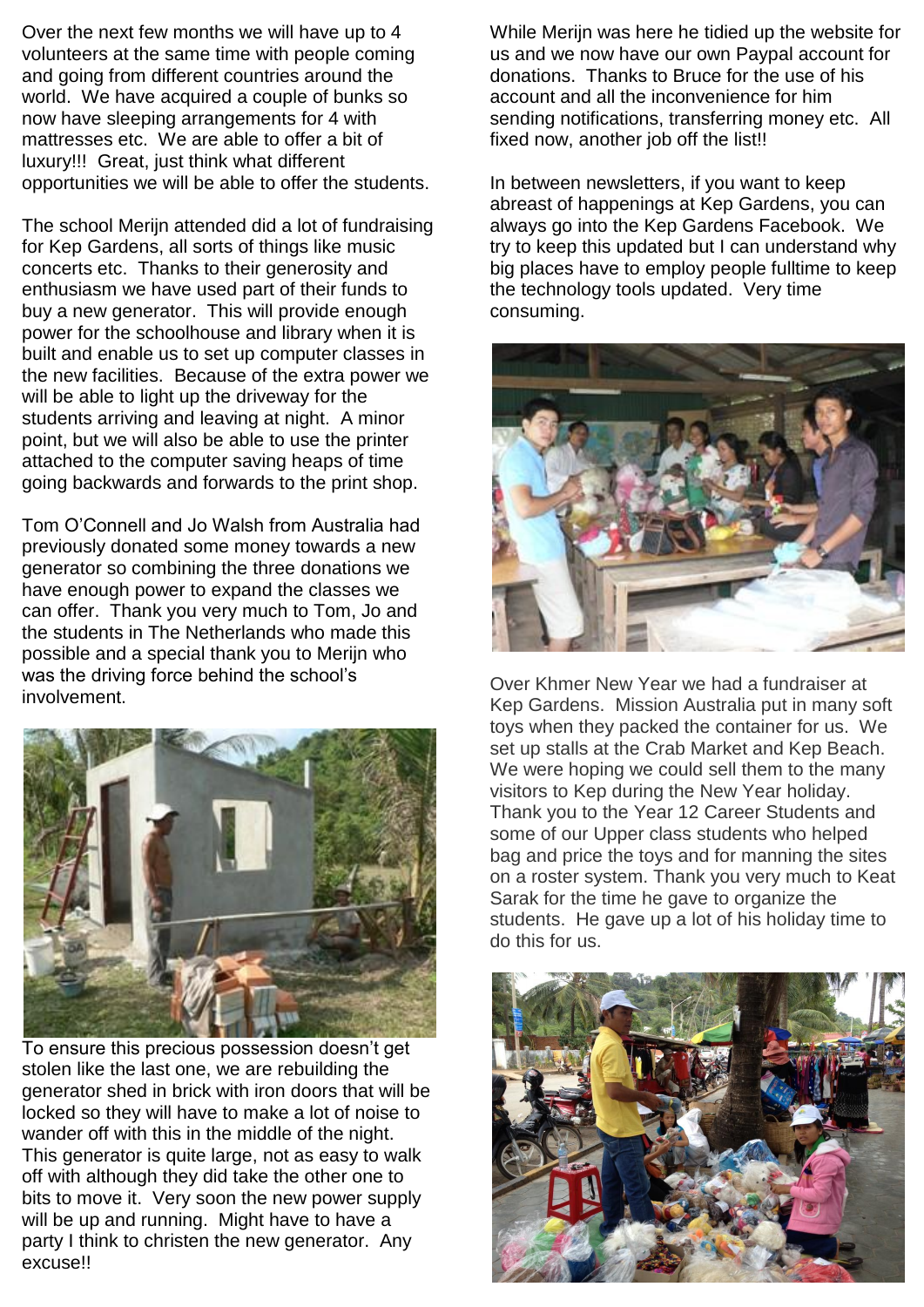

Not as successful as we had hoped but it was a good team effort and a learning experience if we decide to do something similar in the future.

Had a couple more batches of kittens recently but no trouble finding homes for them.



Mum and dad are good mates and dad often comes along to join in the feeding time to have a cuddle too.

Usually on the last day of term we play games, have races etc but it was so hot we decided to take all classes to Kep Beach for a swim. Quite an exhausting day going backwards and forwards to the beach with the different groups, ending up with the older class sitting by the beach having something to eat and chatting. Everyone had a fun time so it was a great way to end off the term and give everyone a Happy Khmer New Year present. Must do it again at the same time next year. This was not our swimming lessons, we will be doing that in the next month or so, just a special treat.

We had visitors staying over Khmer New Year, wanting to get away from Phnom Penh for a few days. After a 2 week break, school has started

again, the first week of a long 18 week term to end the school year.

Also been to a few weddings in the village, one last Saturday where we spent the entire time wet. It poured and the wind was so strong it blew the rain under the open marquee type tents they use. Once it stopped raining we danced and walked in mud. Got bogged a few times leaving my shoes behind but everyone carried on regardless and we all had a good time. The groom is a neighbor of ours and used to come to school for a few years.



The second, Kep Gardens' baby has been born. Sopheak, our trainee manager, and his wife, Tee, had a baby early April. Cute little girl called Phearith. The mother still a baby herself but they appear to be coping. I rather like the photo below.